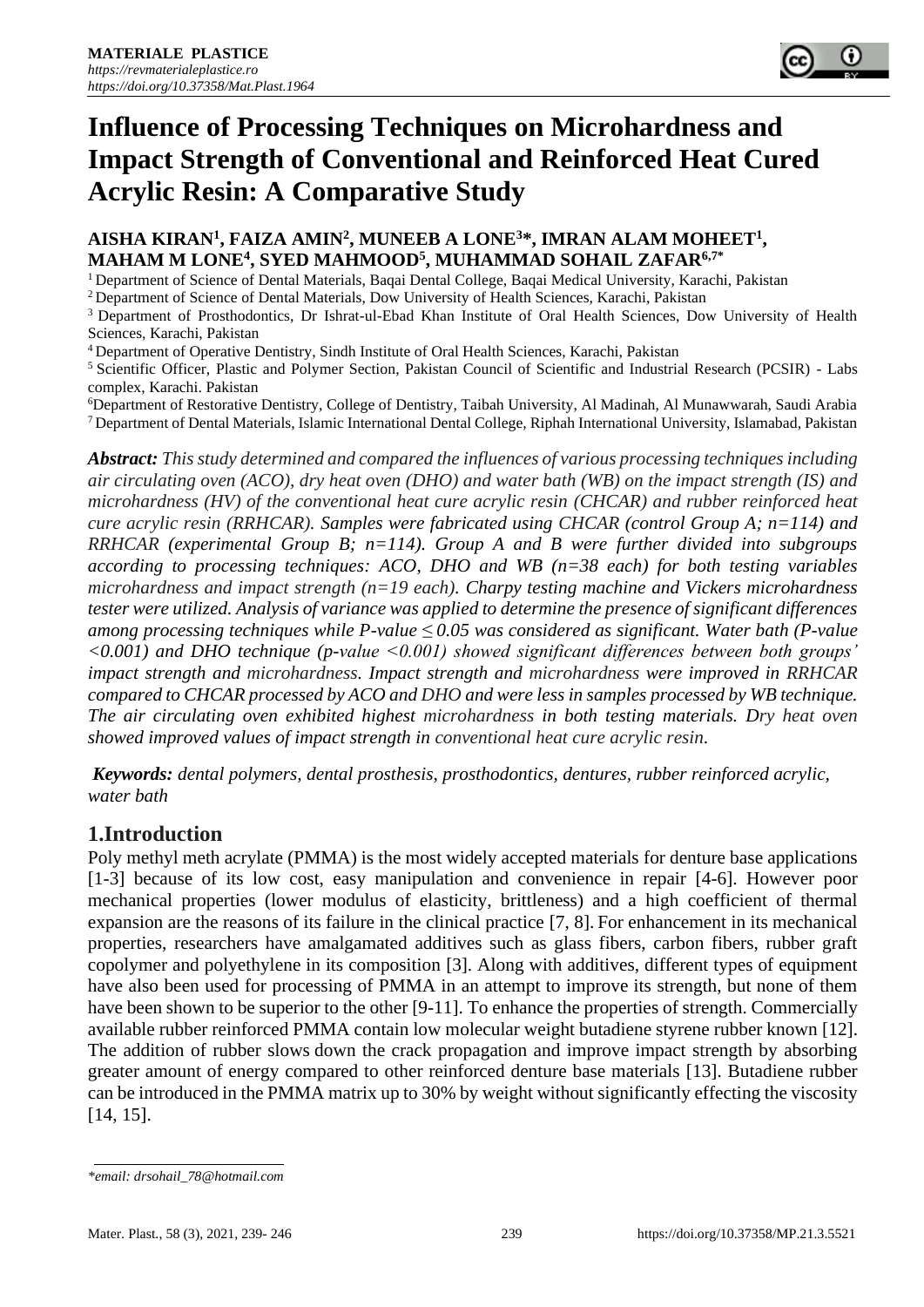Hardness of denture base material exhibits the ease of finishing and its resistance to scratching during cleaning a denture [16]. Maintenance of removable denture requires cleaning with mechanical means such as denture cleaning brush that can cause scratches or abrasions. Low hardness value of acrylic denture base signifies that denture can easily be abraded and can create microcracks therefore weakening the denture base and encourage bacterial accumulation [17].

Processing environmental factors such as wet (water) or dry (air) influence the mechanical properties (such as hardness and strength) of the denture base. Ogawa *et al.* [17] reported in their study that the polymerization of resin dry conditions possess higher surface hardness compared to polymerizing resins in wet environment at similar temperatures. Moreover, polymerization technique plays a significant role in the influence of impact strength of the acrylic denture base resins [18]. Techniques for denture processing include water bath (WB), air circulating oven (ACO) and dry heat oven (DHO). WB is commonly used for denture base processing due to its ease of handling and cost effectiveness [11, 19, 20]. While DHO is also used for curing heat cure acrylic resin that showed improved dimensional stability, but less common due to its equipment cost and efficiency [21]. In addition, DHO has a slow heating rate and requiring a higher temperature compared to a WB [22]. An ACO is a relatively new equipment used for processing PMMA denture base materials [23]. Till date, there are no in-vitro experimental studies reporting the performance of ACO for processing and its effects on conventional heat cure acrylic resin. Therefore, the objective of the present study was to determine and compare the effects of different curing techniques on hardness and impact strength of rubber reinforced acrylic resin and conventional heat cure acrylic resin. The null hypothesis of the study was that there would be no effect on impact strength and microhardness of different processing techniques on conventional and rubber reinforced acrylic resin.

# **2.Materials and methods**

The present experimental study was approved by the institutional ethical review board (Ref: IRB-834/DUHS/2017/38). A total of two hundred and twenty-eight samples were fabricated from conventional heat cure acrylic resin (Meliodent, Heraeus Kulzer, Ltd, Berkshire, Germany) and rubber reinforced acrylic resin (Meadway Imperial high impact acrylic, Surrey, UK) (Table 1).

| <b>Material</b>        | Powder                     | Liauid                  | <b>Manufacturer</b>                   |  |
|------------------------|----------------------------|-------------------------|---------------------------------------|--|
| Conventional heat cure | Poly methyl methacrylate   | Methyl methacrylate, Di | Meliodent, Heraeus Kulzer, Ltd.       |  |
| acrylic resin          |                            | methacrylate            | Berkshire, Germany                    |  |
| Rubber reinforced      | Copolymer of methyl        | Methyl meth acrylate,   | Meadway Imperial high impact acrylic, |  |
| acrylic resin          | methacrylate and butadiene | crosslinking agent.     | Surrey, UK                            |  |
|                        | styrene                    |                         |                                       |  |

**Table 1**. The composition of acrylic resin materials used

Sample size (n=228; 57/testing variable) was calculated by using Pass version 11 with 95% of confidence interval and 80% power. There were two testing variables; impact strength (IS) and microhardness (HV) for samples processed by three different techniques including ACO, DHO, WB.

# **2.1. Sample preparation**

The specimens for all testing materials were prepared using the prefabricated plastic sheets (PPS); dimensions 30mm x10mm x 2.5mm for microhardness and of 64mm x10mm x 3mm for impact strength testing (Figure 1a). Dental plaster was mixed with water according to manufacturer instructions and poured in the lower half of the metal flask (Med Fair instruments, Model#AD-111, Sialkot, Pakistan). Five plastic sheets were placed in each flask over the plaster surface and allowed to set (Figure 1b) and painted with two successive coats of cold mould seal (CMS) separating medium (Figure 1c). After the material was set, the upper half of flask was mixed with dental plaster, placed over lower half and allowed to set. On complete setting, flasks were separated, PPS were removed, and second coat of CMS was applied. After achieving moulds of specific measurements, the RRHCAR and CHCAR were mixed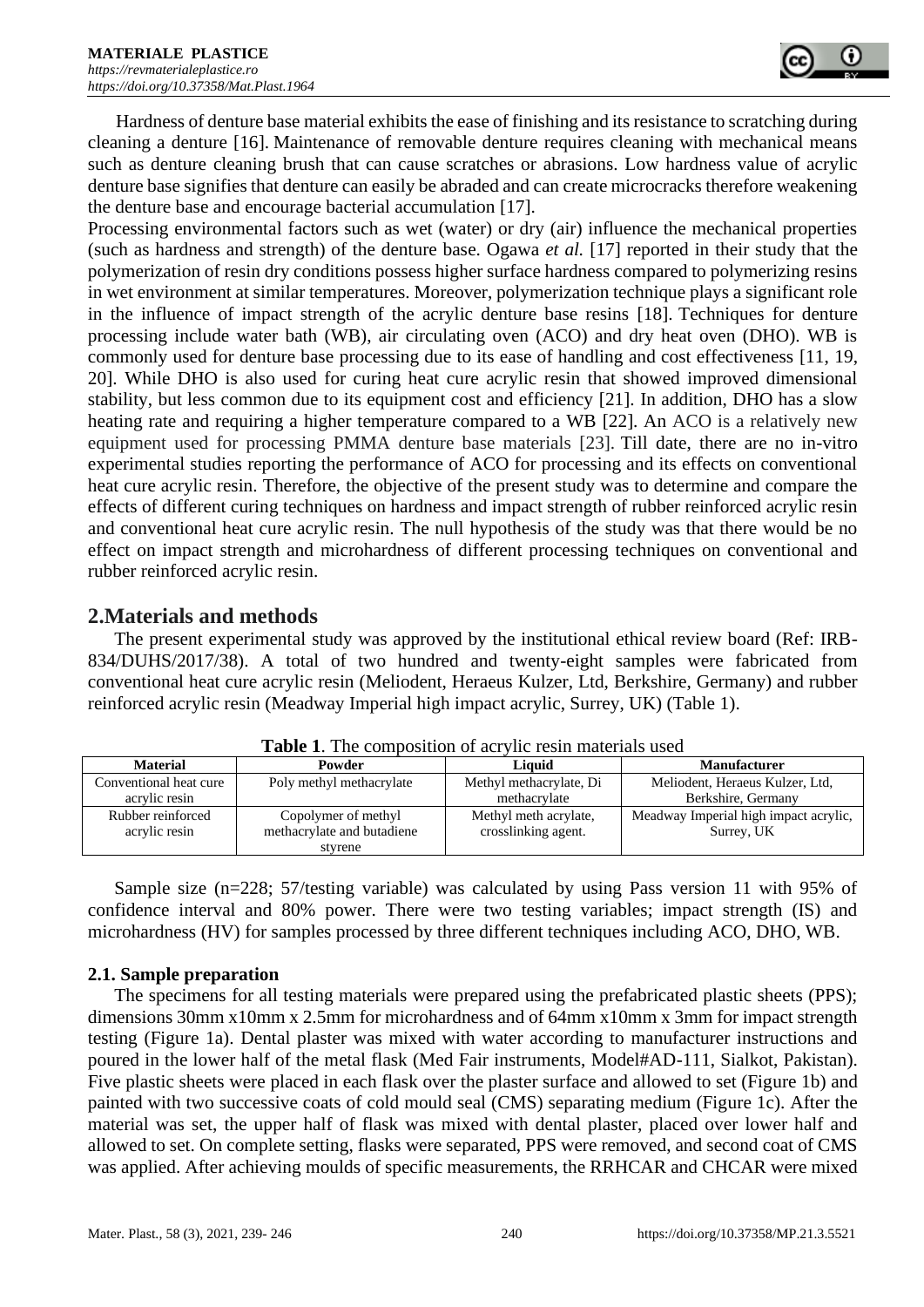

according to manufacturers' recommendation and packed during the doughy stage into the moulds. These metal flasks were pressed under bench press for 15 min to flow excess material out from the flask (Figure 1d) which was removed with a sharp wax knife. All flasks were cured in three techniques as follow: ACO at  $92^{\circ}$ C for 120 min (Heraeus (GS/ DVE), Model # JT 5050, Sr. # 3201), DHO at  $92^{\circ}$ C for 120 min (Heraeus, and Model # 0016, Hanau, Germany) and WB at 74°C for 90 min (Figure 1e) followed by terminal boiling of  $100^{\circ}$  C for 30 min (Model # TC 502D).



**Figure 1.** Stepwise presentation of specimen preparation for testing the impact strength and microhardness of resin based acrylic materials; (a) prefabricated plastic sheets used for fabricating specimens for testing microhardness (30 x10 x 2.5mm) and impact strength (64 x10 x 3); (b) dental plaster poured in the lower half of the metal flask; (c) five plastic sheets in place in each flask; (c) prepared moulds after the application of separating medium; (d) acrylic resin denture base material packed in to the flasks under pressure for 15 min for packing and removal of excessive material; (e) water bath for the heat curing cycle; (f) prepared specimens after finishing and polishing

Following the completion of curing process, specimens were removed from flask, followed by finishing and polishing with slurry pumice and cotton buff (Figure 1f). Dimensions of all samples were rechecked by vernier caliper (VIS, Poland) and visually inspected for any porosities before storing in covered labelled distilled water containers for 28 days at 37°C. Conventional heat cure acrylic resin was taken as control (Group A), while rubber reinforced heat cure acrylic resin was taken as the experimental material (Group B). Each group contained 114 samples and further subdivided into 3 subgroups for three curing modes: WB ( $n=38$ ) coded as A1and B1, by DHO ( $n=38$ ) coded as A2 and B2 and ACO ( $n=38$ ) coded as A3 and B3. Each subgroup was subjected to two testing procedures i.e., HV ( $n=19$ ) and IS  $(n=19)$ .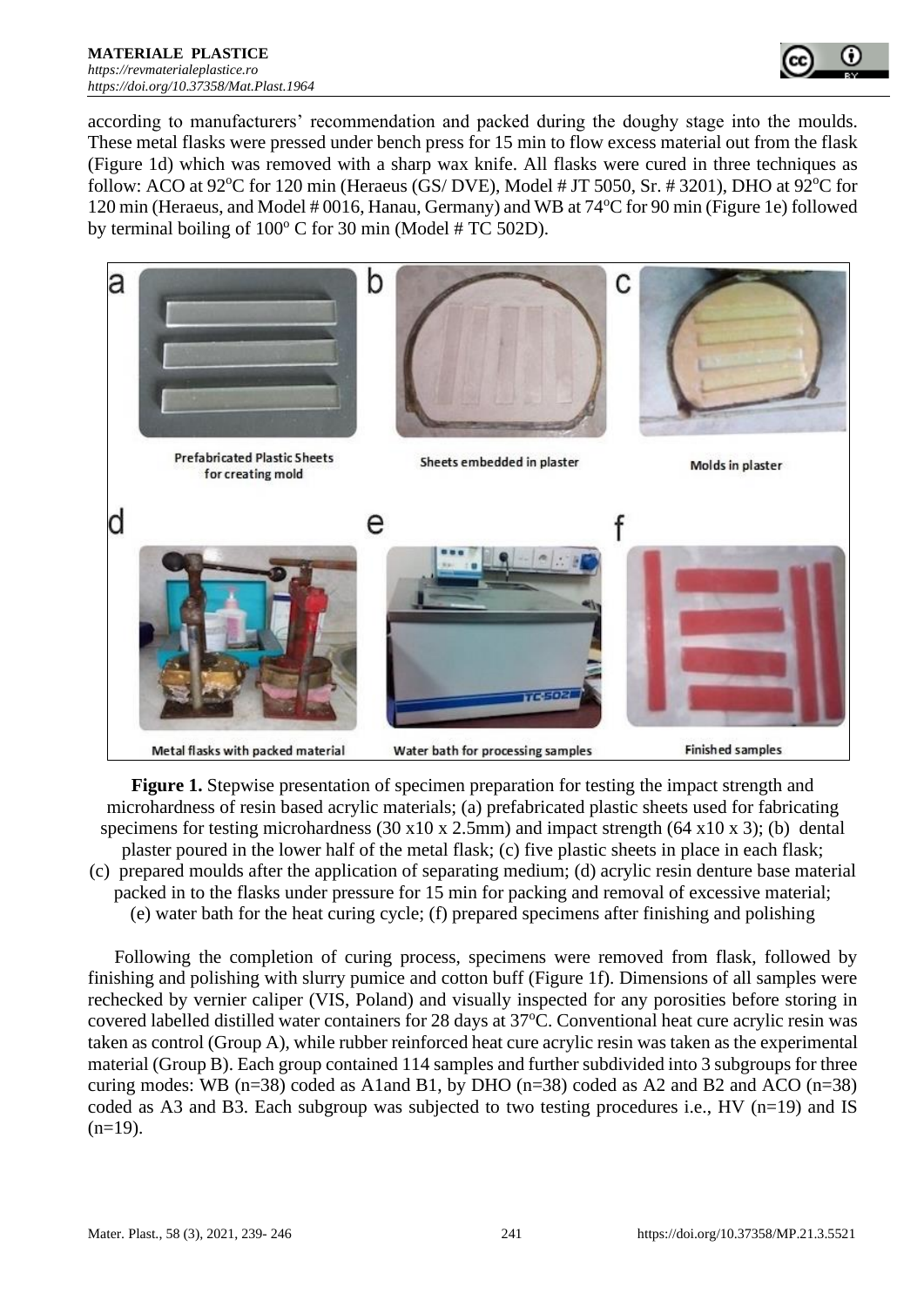#### **2.2. Impact strength testing**

Impact strength was assessed by Charpy tester (Ceast-Resil impactor, Type 6967000, Serial#18711 (Izod/Charpy, Italy). Each sample was clamped horizontally from both ends and were fractured by swinging pendulum struck in the center of the specimen. On fracture of specimen the scale readings determined the amount of energy absorbed by the specimen and impact energy (Joules). The Charpy's impact strength was calculated by the following equation [24]:

Impact strength  $(KJM^{-2}) = E/TW$ 

where: E stands for absorbed energy (KJ), W and T represents the width and thickness of the specimen respectively at the center.

#### **2.3. Microhardness testing**

Microhardness was tested using a digital Vickers microhardness tester (Indentec ZHV/Vickers microhardness tester, serial# 073516, Ulm, Germany). Vickers hardness was used to evaluate the hardness number known as Vickers hardness number (VHN). Applied load ranged from 50-100 g for 10-15 s. For each sample Vickers hardness indentations were made at three different points on the specimen and the mean microhardness was calculated.

#### **2.4. Statistical analysis**

The data were statistically analyzed using SPSS version (v.21 IBM, USA). Analysis of variance (ANOVA) and the Scheffe multiple comparison post-hoc tests were applied to determine the presence of significant differences between processing techniques while P-value  $\leq 0.05$  was considered as significant. Impact strength and microhardness data between control and experimental groups were assessed by applying t-test.

#### **3.Results and discussions**

In the current study it was reported that processing techniques has significantly influenced  $(p<0.001)$ the microhardness and impact strength of both conventional and rubber reinforced acrylic resin. Impact strength was reported higher for group B compared to the group A for each curing mode except water bath (WB). Impact strength was highest for group B specimens cured by dry heat oven  $(11.85 \pm 0.90)$  $J/m<sup>2</sup>$ ) and air circulating oven (11.54  $\pm$  0.46 J/m<sup>2</sup>). While group A showed the lowest value of strength  $(6.46 \pm 0.31 \text{ J/m}^2)$  for dry heat oven curing (Table 2) however it was significantly higher for the specimens cured by air circulating oven  $(11.26 \pm 0.74 \text{ J/m}^2)$ . Microhardness was reported lower for group B compared to group A except for air circulating oven (Table 2). The highest microhardness was observed in case of air circulating oven without any significant differences  $(p=0.102)$  between the control (15.42  $\pm$  1.74 VHN) and experimental group (16.84  $\pm$  0.77 VHN).

| control and the experimental group specimens |                          |                  |         |                            |                  |         |  |  |
|----------------------------------------------|--------------------------|------------------|---------|----------------------------|------------------|---------|--|--|
|                                              | Impact strength $(J/m2)$ |                  |         | <b>Microhardness (VHN)</b> |                  |         |  |  |
|                                              | Control                  | Experimental     | P-value | Control                    | Experimental     | P-value |  |  |
|                                              | (Group A)                | (Group B)        |         | (Group A)                  | (Group B)        |         |  |  |
| Water bath                                   | $6.8 \pm 0.55$           | $4.67 \pm 1.09$  | < 0.001 | $13.42 \pm 1.68$           | $9.00 \pm 0.67$  | < 0.001 |  |  |
| Dry heat oven                                | $6.46 \pm 0.31$          | $11.85 \pm 0.90$ | < 0.001 | $15.15 \pm 1.21$           | $12.43 \pm 2.05$ | < 0.001 |  |  |
| Air circulating oven                         | $11.26 \pm 0.74$         | $11.54 \pm 0.46$ | 0.169   | $15.42 + 1.74$             | $16.84 + 0.77$   | 0.102   |  |  |

|  |  |  |  |  |  |  | Table 2. Effect of various processing techniques on impact strength and microhardness of |
|--|--|--|--|--|--|--|------------------------------------------------------------------------------------------|
|--|--|--|--|--|--|--|------------------------------------------------------------------------------------------|

p-value  $\leq 0.05$  was considered as significant

Table 3 presents the intra-group comparison through Scheffe multiple comparison post-hoc test. In terms of impact strength and microhardness of group A, ACO showed significant differences comparing water bath with air circulating oven. However, there was no significant difference while comparing water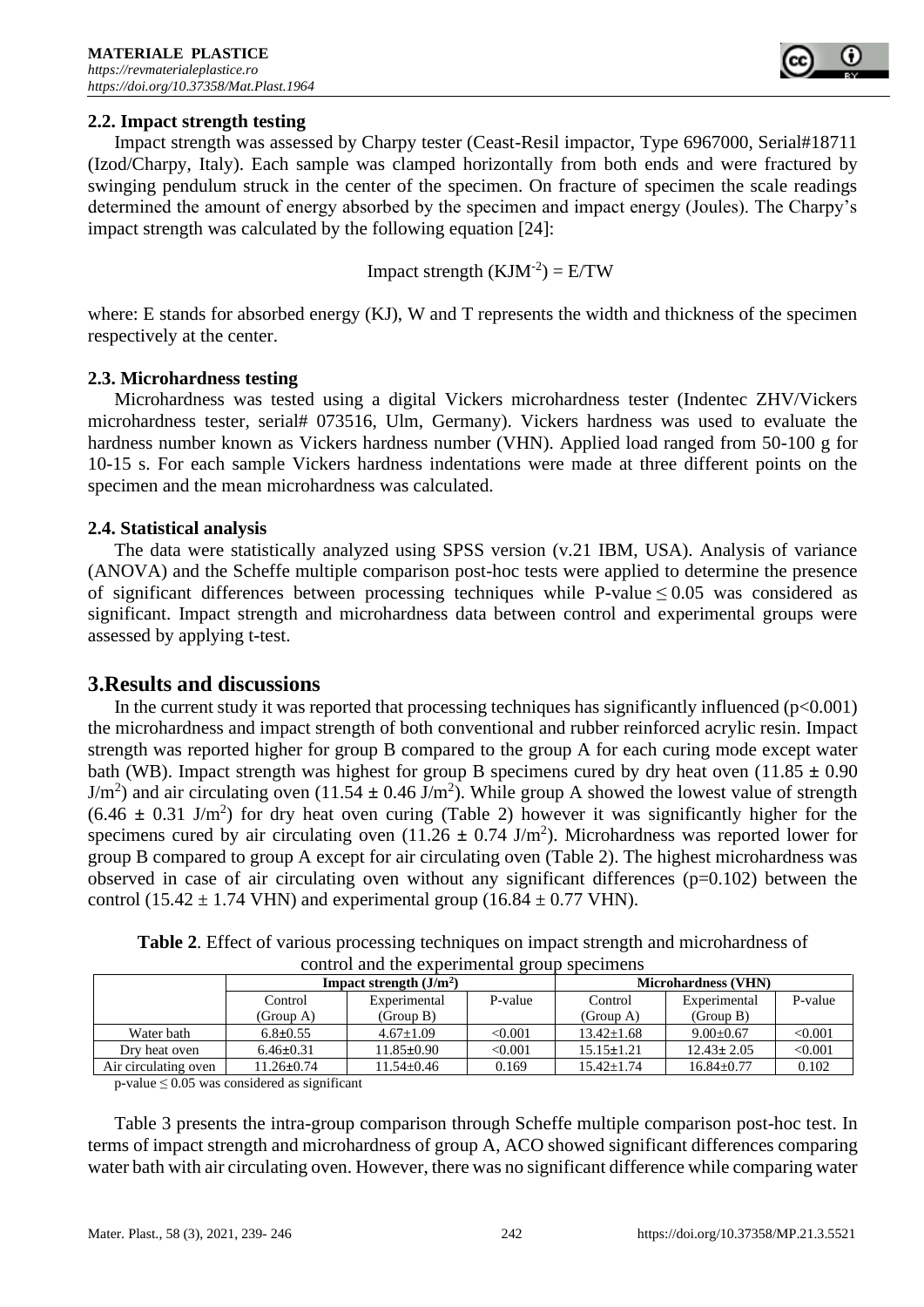bath with air circulating oven. In the experimental group, both DHO and ACO showed a significant difference in the impact strength compared to water bath.

|                        | Study group                     | <b>WB</b> | <b>DHO</b> | <b>ACO</b> | <b>Mean Difference</b>  |
|------------------------|---------------------------------|-----------|------------|------------|-------------------------|
| <b>Impact strength</b> | Control group<br>(Group A)      | 6.799     | 6.464      |            | 0.33553                 |
|                        |                                 | 6.799     |            | 11.261     | $4.79632$ <sup>a</sup>  |
|                        |                                 |           | 6.464      | 11.261     | 4.46079 <sup>b</sup>    |
|                        | Experimental group<br>(Group B) | 4.669     | 11.853     |            | $-7.18368c$             |
|                        |                                 | 4.669     |            | 11.541     | $-6.87158$ <sup>d</sup> |
|                        |                                 |           | 11.853     | 11.541     | 0.31211                 |
| <b>Microhardness</b>   | Control group<br>(Group A)      | 13.421    | 15.147     |            | 1.72579e                |
|                        |                                 | 13.421    |            | 15.421     | $2.00000$ <sup>f</sup>  |
|                        |                                 |           | 15.147     | 15.421     | 0.27421                 |
|                        | Experimental group<br>(Group B) | 9.000     | 12.434     |            | $-3.43421$ <sup>g</sup> |
|                        |                                 | 9.000     |            | 16.842     | $-7.84211$ <sup>h</sup> |
|                        |                                 |           | 12.434     | 16.842     | $-4.40789$              |

**Table 3.** Scheffe multiple comparisons post hoc test on impact strength and microhardness

a) significant difference on comparing water bath with air circulating oven; b) dry heat oven with air circulating oven showed significant difference of values; c) indicates significant difference on comparing water bath with dry heat oven; d) water bath with air circulating oven showed significant difference of values; e) significant difference for microhardness water bath with dry oven; f) water bath with air circulating oven showed significant difference of values; g) significant difference for microhardness water bath with dry oven; h) water bath with air circulating oven showing a significant difference.

The aim of this study was to exhibit the effect of different processing techniques on impact strength and microhardness of conventional and rubber reinforced acrylic resin. The data from the current study rejects the null hypothesis. The result obtained in control group where samples of conventional heat cure acrylic showed highest mean value cured through air circulating oven  $(92^{\circ}C)$  for 120 min) than water bath cured samples (74 $^{\circ}$ C for 90 min and then 100 $^{\circ}$ C for 30 min) followed by samples cured in dry oven (Table 2). In experimental group that was fabricated by rubber reinforced acrylic resin showed highest impact strength and statistically significant results, when cured by dry heat oven and compared with water bath curing technique. Urban *et al.* [25] evaluated residual monomer content of reline acrylic resins by water bath and microwave curing techniques. The authors reported that microwave curing reduced the residual monomer content since the specimens of heat cure acrylic resin were cured in dry state. Therefore, possible causes of reduced monomer content could be vaporization of monomer in a dry environment of microwave oven and the constant heat generated during polymerization inside oven chamber throughout the processing.

Rubber incorporation in high impact heat cure resin is in the form of acrylate terminated butadiene styrene block copolymer. It is responsible to cause dispersion of small cracks in the matrix on sudden blow and absorb large amount of energy which prevents a large crack which in turn manifest high impact strength of a material [26]. Shenoy *et al.* [27] used two conventional and two high impact heat cure acrylic resin in their study to evaluate impact and flexural strength among these two acrylic resin denture base materials. They concluded that super unbreakable heat cure denture base had four times higher impact strength than conventional heat cure acrylic resin which is also evident in the current study. The results show high impact strength because of rubber incorporation and is highly recommended for patients having history of denture fracture. Murphy *et al* [28] in an in vitro study investigated impact strength of three denture base materials (conventional heat cure acrylic, rubber reinforced heat cure acrylic and injection molded heat cure acrylic) and reported better impact strength in rubber reinforced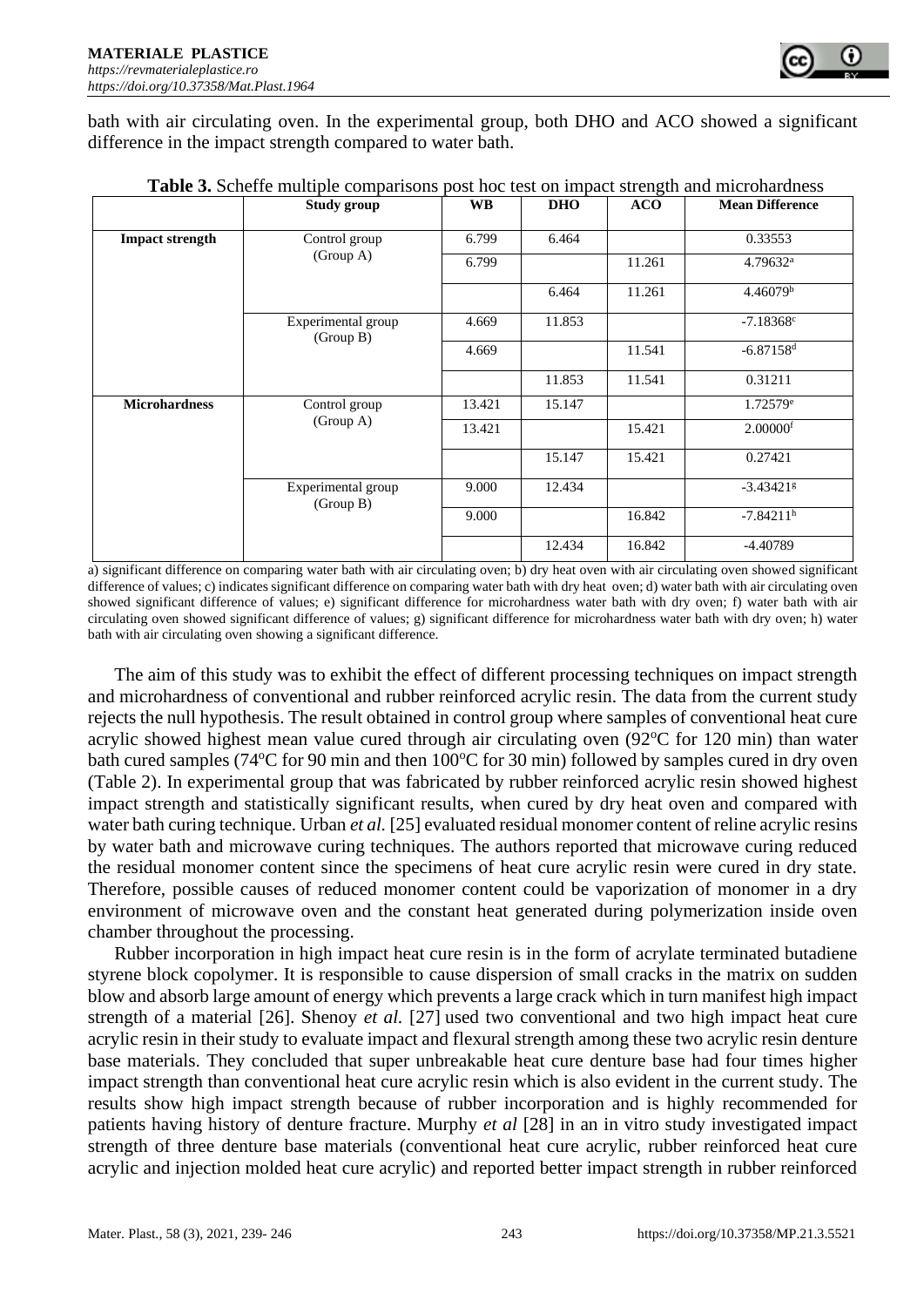acrylic resin because of the presence of rubber particles. These results are in agreement to the findings of the current study i.e. rubber reinforced heat cure acrylic (high impact) showed improved impact strength.

Microhardness showed highest values in the samples of conventional heat cure acrylic cured by air circulating oven at 92 $\degree$ C for 120 min, followed by dry oven cured at 92 $\degree$ C for 120 min and lowest value was found among samples cured by water bath at 74°C for 90 min and then 100°C for 30 min. In our study, air circulating oven cured samples showed better/lesser effects on microhardness regardless of material tested. It is assumed that acrylic processing in a dry atmosphere such as microwave oven do not allow water uptake by acrylic, as well as inhibits process of diffusion and hydrolysis [29]. This phenomenon has provided some clue to understand enhanced value of VHN when the samples were cured in dry atmosphere. High value of surface microhardness of acrylic resin revealed its high abrasion resistance which effects the longevity and fracture resistance of a denture [30]. To validate this assumption, there is need of further investigations.

Gungor *et al.* [2] evaluated flexural strength and microhardness of two commercially available heat cure acrylic resin cured through water bath followed by 12 groups of different curing cycles. Results of their study showed that samples that were heat cured (74°C for 9 h followed by boiling at 100°C for half an hour) showed the highest microhardness values in both materials. The authors concluded that different curing cycles affects microhardness of the material. The authors reported that microhardness increase at higher curing temperature which in accordance with the current study. In our research, variation in temperature and time influenced on microhardness and showed better values in samples that were cured in air circulating oven at  $92^{\circ}$ C for 120 min that was increased from water bath. This increase in microhardness may be due to variation in time and temperature which has influenced on residual monomer content of the samples.

The phenomenon of decreased water sorption could also be considered as a possible cause of increased hardness among samples cured at increased temperature. High temperature causes decrease in water sorption and enhances hardness of acrylic resin. Low temperature curing causes increased water sorption as it allows water to entrap in between intermolecular chains and effects on its hardness [31, 32]. Although the findings of the present *in vitro* study controlled various factors during the sample fabrication and simulated the oral environment, further *in-vivo* and clinical studies are essential to validate the findings.

# **4.Conclusions**

The present study revealed that processing techniques influences differently on conventional and rubber reinforced acrylic resin. Rubber reinforced heat cure acrylic resin exhibited higher microhardness and impact strength than the conventional heat cured resin. It can preferably be recommended for the patients who have repeated history of denture fracture on dropping accidently or due to any neuromuscular disorder. Air circulating oven can be used as an alternative processing equipment for the fabrication of heat cure acrylic dentures as it showed better impact strength and microhardness. However, further studies are required to validate the findings of the present study in the simulated and clinical implications.

# **References**

1.NISAR, S., MOEEN, F., HASAN, U., Effect of varying curing regimes and powder-liquid ratios on the flexural strength and surface porosities of heat cure acrylic: an in-vitro experiment, *Int. J. Dent. Sci. Res.,* **3(**3), 2015, 64-71.

2.GUNGOR, H., GUNDOGDU, M., ALKURT, M., DUYMUS, Z.Y., Effect of polymerization cycles on flexural strengths and microhardness of different denture base materials, *Dent. Mater. J.,* 2017, 2016- 2023.

3.ZAFAR, M.S., Prosthodontic applications of polymethyl methacrylate (PMMA): An update, *Polymers,* **12(**10), 2020, 2299.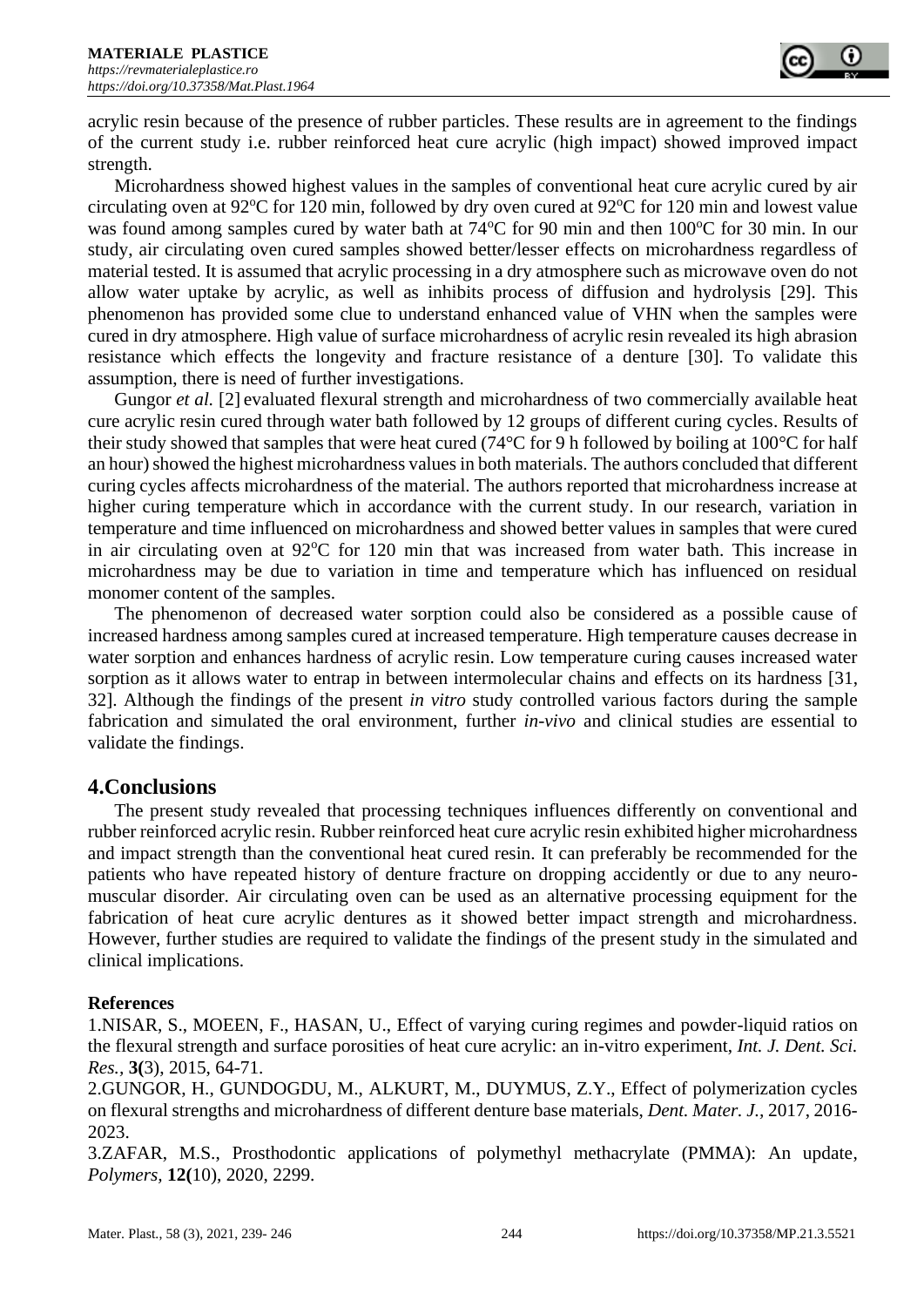4.ZAFAR, M.S., AHMED, N., Nanoindentation and surface roughness profilometry of poly methyl methacrylate denture base materials, *Technol. Health. Care.,* **22(**4), 2014, 573-581

5.HASSAN, M., ASGHAR, M., DIN, S.U., ZAFAR, M.S. 2019. Chapter 8 - Thermoset polymethacrylate-based materials for dental applications. 273-308.

6.NAJI, S.A., BEHROOZIBAKHSH, M., HAJIZAMANI, H., HABIBZADEH, S., Recent advances and future perspectives for reinforcement of poly (methyl methacrylate) denture base materials: a literature review, *J. Dent. Biomater.,* **5(**1), 2018, 490-502.

7.SAKAGUCHI, R.L., POWERS, J.M., 2012. Craig's restorative dental materials. Elsevier/Mosby, Philadelphia, PA.

8.UCAR, Y., AKOVA, T., AYSAN, I., Mechanical properties of polyamide versus different PMMA denture base materials, *J. Prosthodont. Implant. Esthetic. Reconst. Dent.,* **21(**3), 2012, 173-176.

9.ABDULWAHHAB, S.S., ALNAKKASH, W.A., The effect of autoclave processing on some properties of heat cured denture base material, *J Baghdad. Coll. Dent.,* **24(**3), 2012, 13-17.

10.JADHAV, R., BHIDE, S.V., PRABHUDESAI, P.S., Assessment of the impact strength of the denture base resin polymerized by various processing techniques, *Indian. J. Dent. Res.,* **24(**1), 2013, 19-25.

11.KAREEM, A.E., Strength and surface roughness of cross linking acrylic resin processed by different heat curing methods, *Iraqi. Dent. J.,* **37(**1), 2015, 13-19.

12.JAGGER, D., JAGGER, R., ALLEN, S., HARRISON, A., An investigation into the transverse and impact strength of high strength denture base acrylic resins, *J. Oral. Rehabil.,* **29(**3), 2002, 263-267.

13.RICKMAN, L.J., PADIPATVUTHIKUL, P., SATTERTHWAITE, J.D., Contemporary denture base resins: Part 1, *Dent. Update,* **39(**1), 2012, 25-30.

14.BAKR, T.O., AMEEN, R.M., Evaluation of some properties of heat curing denture base materials cured by different curing techniques, *Zanco. J. Med. Sci.,* **21(**2), 2017, 1796-1806.

15.KOSTIC, M., PEJCIC, A., IGIC, M., GLIGORIJEVIC, N., Adverse reactions to denture resin materials, *Eur. Rev. Med. Pharmacol. Sci.,* **21(**23), 2017, 5298-5305.

16.MACHADO, A.L., BREEDING, L.C., VERGANI, C.E., DA CRUZ PEREZ, LUCIANO ELIAS., Hardness and surface roughness of reline and denture base acrylic resins after repeated disinfection procedures, *J. Prosthet. Dent.,* **102(**2), 2009, 115-122.

17.OGAWA, T., HASEGAWA, A., Effect of curing environment on mechanical properties and polymerizing behaviour of methyl‐methacrylate autopolymerizing resin, *J. Oral. Rehabil.,* **32(**3), 2005, 221-226.

18.SADAMORI, S., GANEFIYANTI, T., HAMADA, T., ARIMA, T., Influence of thickness and location on the residual monomer content of denture base cured by three processing methods, *J. Prosthet. Dent,* **72(**1), 1994, 19-22.

19.GAD, M.M., FOUDA, S.M., ARREJAIE, A.S., AL‐THOBITY, A.M., Comparative effect of different polymerization techniques on the flexural and surface properties of acrylic denture bases, *J. Prosthodont.,* **28(**4), 2019, 458-465.

20.BURAL, C., AKTAŞ, E., DENIZ, G., ÜNLÜÇERÇI, Y., BAYRAKTAR, G., Effect of leaching residual methyl methacrylate concentrations on in vitro cytotoxicity of heat polymerized denture base acrylic resin processed with different polymerization cycles, *J. Appl. Oral. Sci.,* **19(**4), 2011, 306-312.

21.WONG, D.M., CHENG, L.Y., CHOW, T., CLARK, R.K., Effect of processing method on the dimensional accuracy and water sorption of acrylic resin dentures, *J. Prosthet. Dent.,* **81(**3), 1999, 300- 304.

22.PEYTON, F.A., Packing and processing denture base resins, *J. Am. Dent. Assoc,* **40(**5), 1950, 520- 528.

23.BONUSO, J.L., SWAYNE, S.M., *Dual fan convection oven,* United States patent US 8,258,435. 2012.

24.AHMAD, A.S., Denture cleanser's effect on impact strength of heat cured acrylic, *Iraqi. Dent. J.,*  **37(**1), 2015.